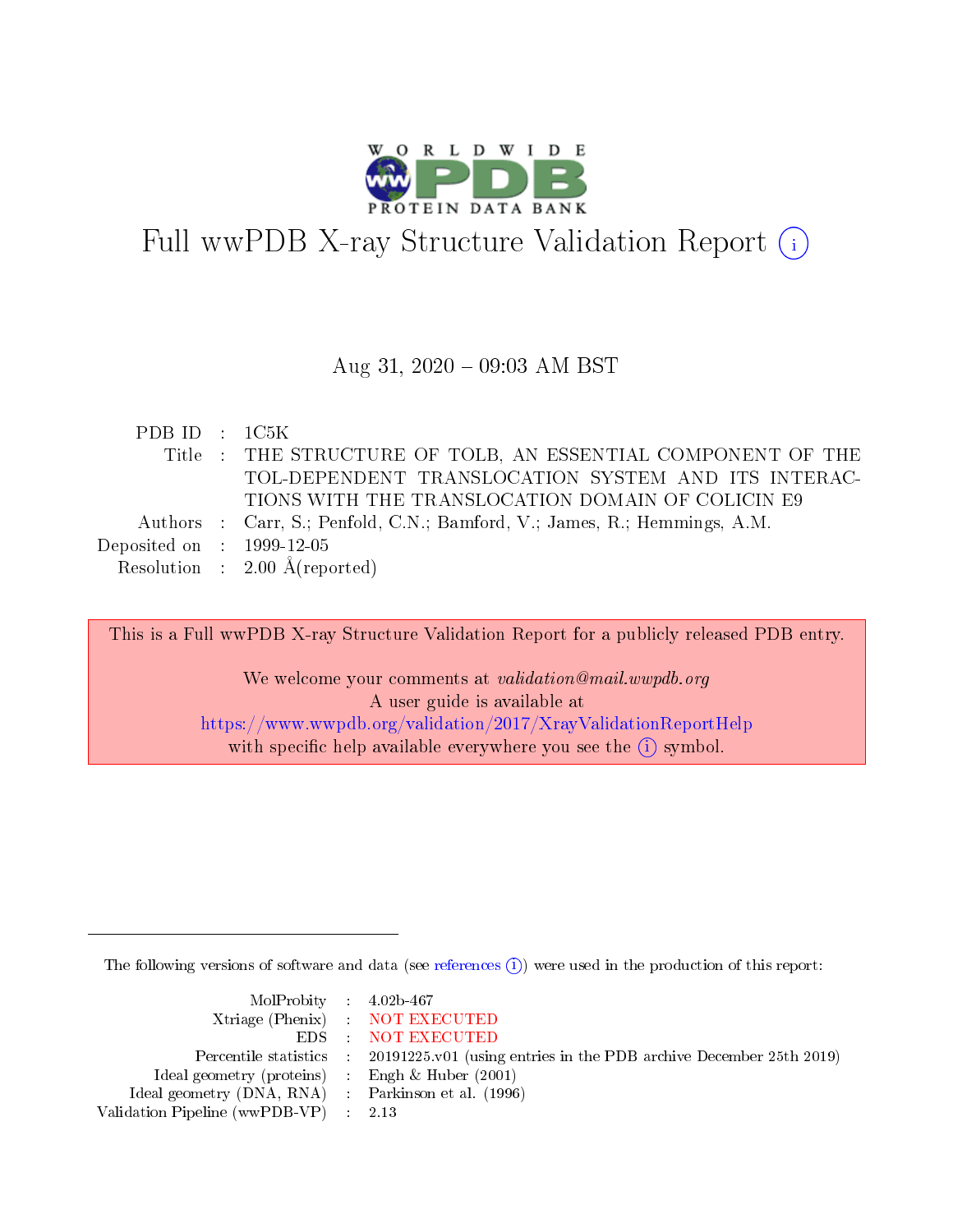# 1 [O](https://www.wwpdb.org/validation/2017/XrayValidationReportHelp#overall_quality)verall quality at a glance  $(i)$

The following experimental techniques were used to determine the structure: X-RAY DIFFRACTION

The reported resolution of this entry is 2.00 Å.

Percentile scores (ranging between 0-100) for global validation metrics of the entry are shown in the following graphic. The table shows the number of entries on which the scores are based.



| Metric                | Whole archive<br>(# $\rm{Entries}$ ) | Similar resolution<br>(#Entries, resolution range( $\AA$ ) |
|-----------------------|--------------------------------------|------------------------------------------------------------|
| Clashscore            | 141614                               | $9178(2.00-2.00)$                                          |
| Ramachandran outliers | 138981                               | $9054(2.00-2.00)$                                          |
| Sidechain outliers    | 138945                               | $9053(2.00-2.00)$                                          |

The table below summarises the geometric issues observed across the polymeric chains and their fit to the electron density. The red, orange, yellow and green segments on the lower bar indicate the fraction of residues that contain outliers for  $\geq=3$ , 2, 1 and 0 types of geometric quality criteria respectively. A grey segment represents the fraction of residues that are not modelled. The numeric value for each fraction is indicated below the corresponding segment, with a dot representing fractions  $\leq=5\%$ 

Note EDS was not executed.

| Mol | ${\rm Chain}$ | Length     | Quality of chain |     |  |     |  |
|-----|---------------|------------|------------------|-----|--|-----|--|
|     |               | ∩ים<br>409 | 63%              | 23% |  | 10% |  |

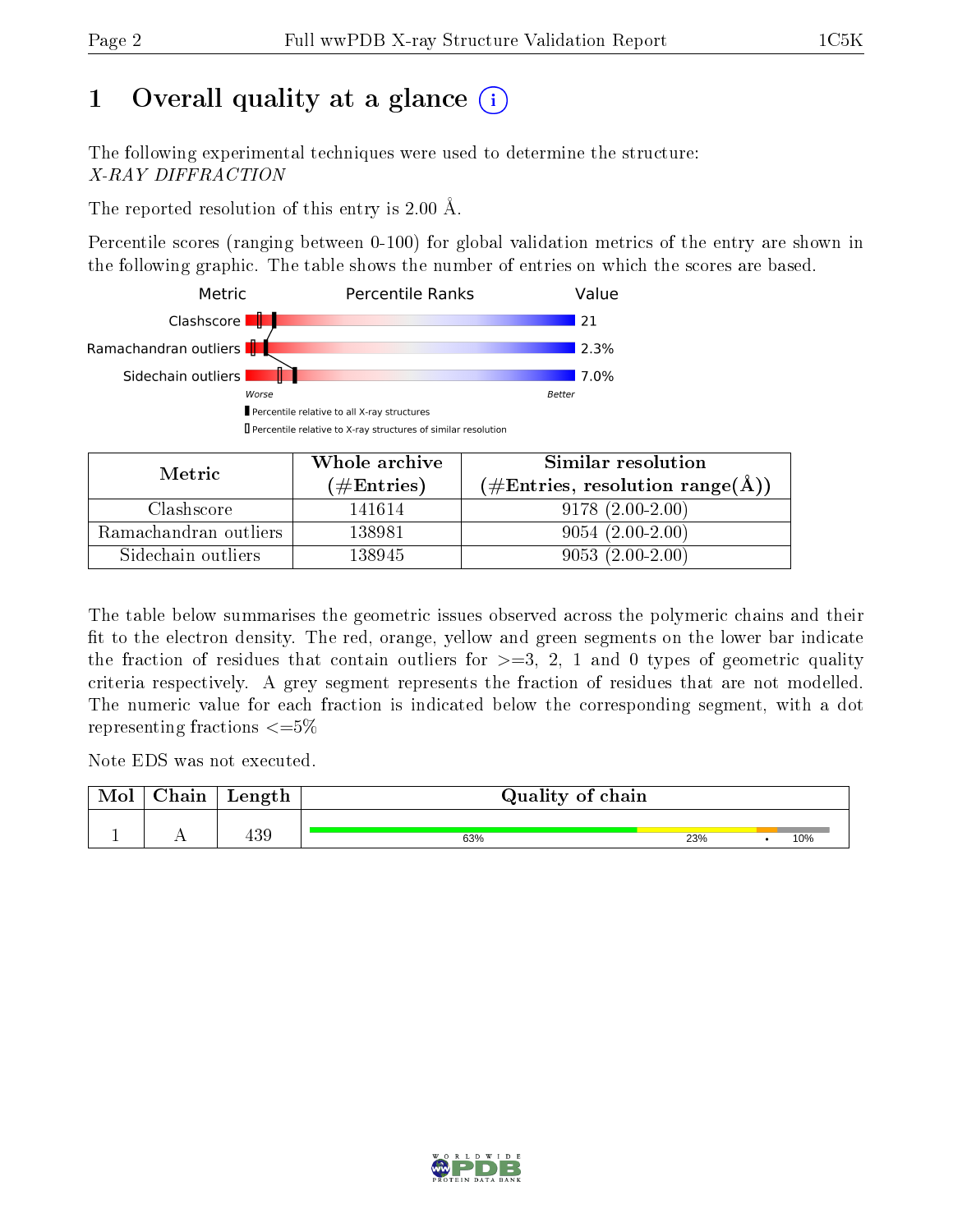# 2 Entry composition (i)

There are 3 unique types of molecules in this entry. The entry contains 3221 atoms, of which 0 are hydrogens and 0 are deuteriums.

In the tables below, the ZeroOcc column contains the number of atoms modelled with zero occupancy, the AltConf column contains the number of residues with at least one atom in alternate conformation and the Trace column contains the number of residues modelled with at most 2 atoms.

• Molecule 1 is a protein called PROTEIN (TOLB PROTEIN).

| Mol | Chain | $\mid$ Residues | $\rm{Atoms}$  |      |     | $\text{ZeroOcc}$   AltConf   Trace |  |  |  |
|-----|-------|-----------------|---------------|------|-----|------------------------------------|--|--|--|
|     |       | 397             | Total<br>2990 | 1878 | 528 | 578                                |  |  |  |

There are 8 discrepancies between the modelled and reference sequences:

| Chain | Residue | Modelled   | Actual | Comment               | Reference  |
|-------|---------|------------|--------|-----------------------|------------|
| А     | 432     | <b>LEU</b> |        | <b>LINKER</b>         | UNP P0A855 |
| А     | 433     | <b>GLU</b> |        | <b>LINKER</b>         | UNP P0A855 |
| А     | 434     | <b>HIS</b> |        | <b>EXPRESSION TAG</b> | UNP P0A855 |
| А     | 435     | <b>HIS</b> |        | <b>EXPRESSION TAG</b> | UNP P0A855 |
| А     | 436     | <b>HIS</b> |        | <b>EXPRESSION TAG</b> | UNP P0A855 |
| А     | 437     | <b>HIS</b> |        | <b>EXPRESSION TAG</b> | UNP P0A855 |
| А     | 438     | <b>HIS</b> |        | <b>EXPRESSION TAG</b> | UNP P0A855 |
| А     | 439     | <b>HIS</b> |        | <b>EXPRESSION TAG</b> | UNP P0A855 |

• Molecule 2 is YTTERBIUM (III) ION (three-letter code: YB) (formula: Yb).

|  | $\text{Mol}$   Chain   Residues | Atoms. | $\mid$ ZeroOcc $\mid$ AltConf |  |
|--|---------------------------------|--------|-------------------------------|--|
|  |                                 | Total  |                               |  |

Molecule 3 is water.

| Mol | Chain   Residues | Atoms               | ZeroOcc   AltConf |  |
|-----|------------------|---------------------|-------------------|--|
|     | 230              | Total<br>230<br>230 |                   |  |

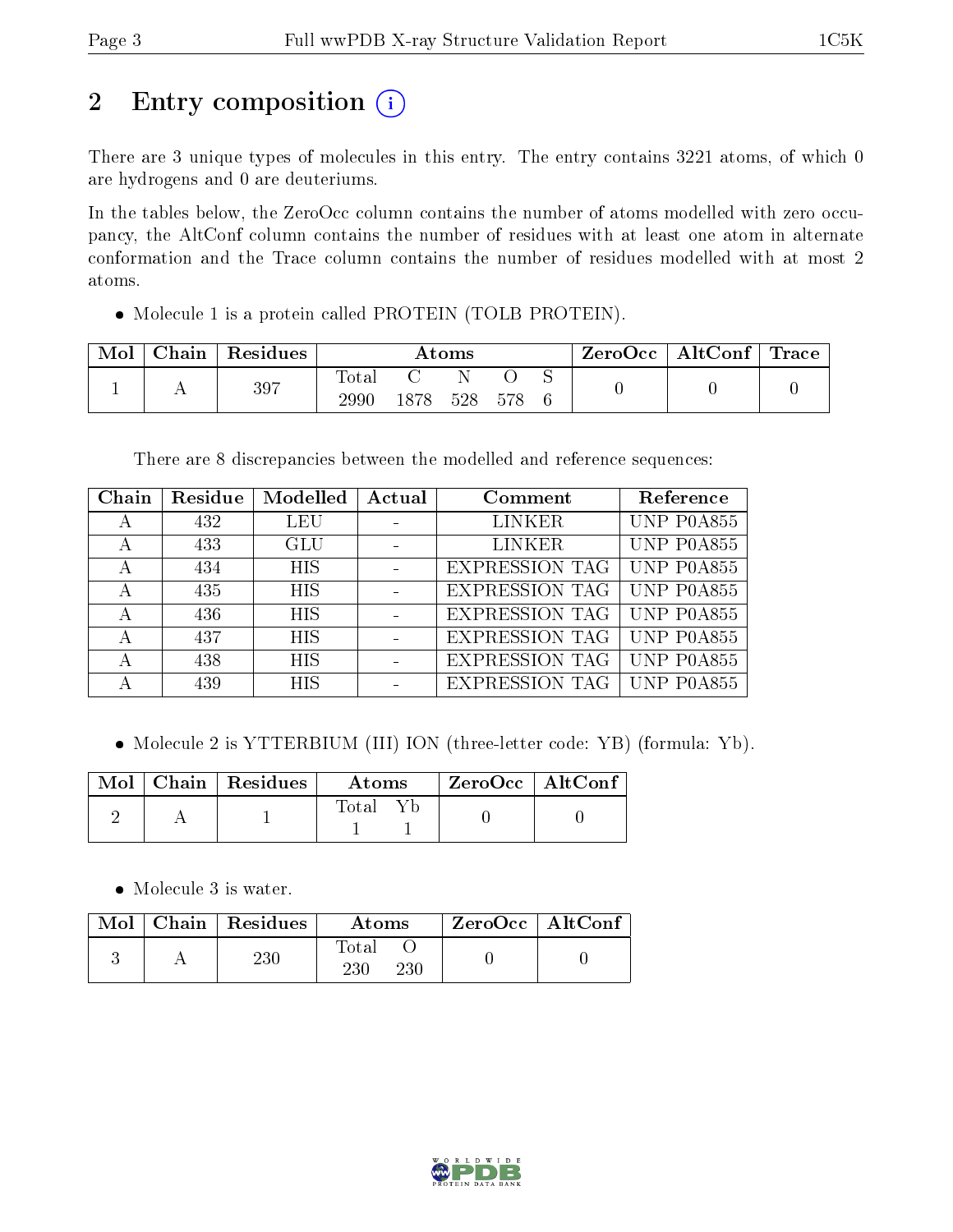# 3 Residue-property plots  $(i)$

These plots are drawn for all protein, RNA, DNA and oligosaccharide chains in the entry. The first graphic for a chain summarises the proportions of the various outlier classes displayed in the second graphic. The second graphic shows the sequence view annotated by issues in geometry. Residues are color-coded according to the number of geometric quality criteria for which they contain at least one outlier: green  $= 0$ , yellow  $= 1$ , orange  $= 2$  and red  $= 3$  or more. Stretches of 2 or more consecutive residues without any outlier are shown as a green connector. Residues present in the sample, but not in the model, are shown in grey.

Note EDS was not executed.

• Molecule 1: PROTEIN (TOLB PROTEIN)



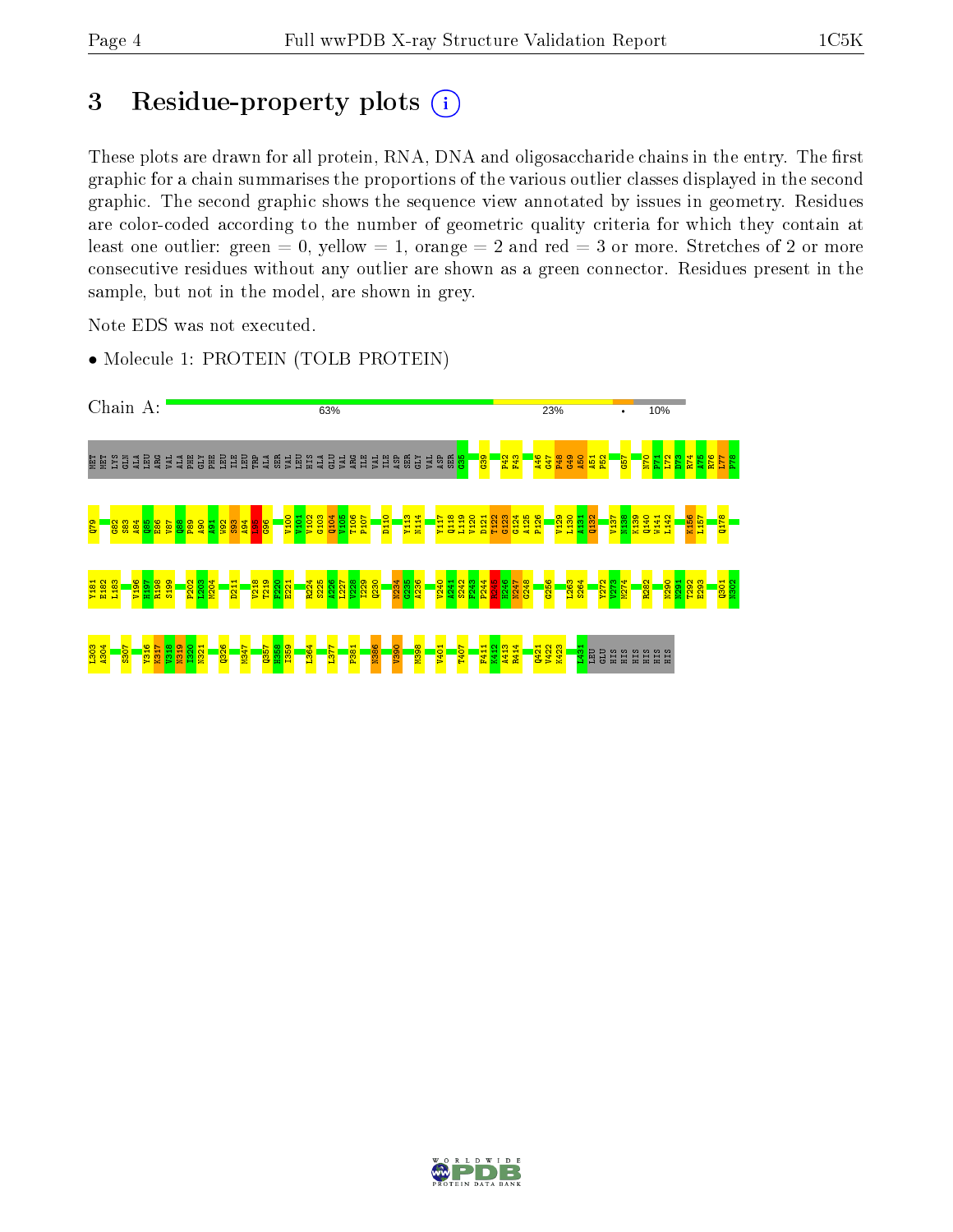# 4 Data and refinement statistics  $(i)$

Xtriage (Phenix) and EDS were not executed - this section is therefore incomplete.

| Property                               | Value                                              | Source    |  |
|----------------------------------------|----------------------------------------------------|-----------|--|
| Space group                            | P 1 21 1                                           | Depositor |  |
| Cell constants                         | 63.58Å<br>$40.19\text{\AA}$<br>-77.66Å             | Depositor |  |
| a, b, c, $\alpha$ , $\beta$ , $\gamma$ | $110.22^{\circ}$<br>$90.00^\circ$<br>$90.00^\circ$ |           |  |
| Resolution (A)                         | 20.00<br>$-2.00$                                   | Depositor |  |
| % Data completeness                    | $97.3(20.00-2.00)$                                 | Depositor |  |
| (in resolution range)                  |                                                    |           |  |
| $\mathrm{R}_{merge}$                   | (Not available)                                    | Depositor |  |
| $\mathrm{R}_{sym}$                     | 5.20                                               | Depositor |  |
| Refinement program                     | $CNS$ 0.5                                          | Depositor |  |
| $R, R_{free}$                          | 0.234<br>0.271                                     | Depositor |  |
| Estimated twinning fraction            | No twinning to report.                             | Xtriage   |  |
| Total number of atoms                  | 3221                                               | wwPDB-VP  |  |
| Average B, all atoms $(A^2)$           | 29.0                                               | wwPDB-VP  |  |

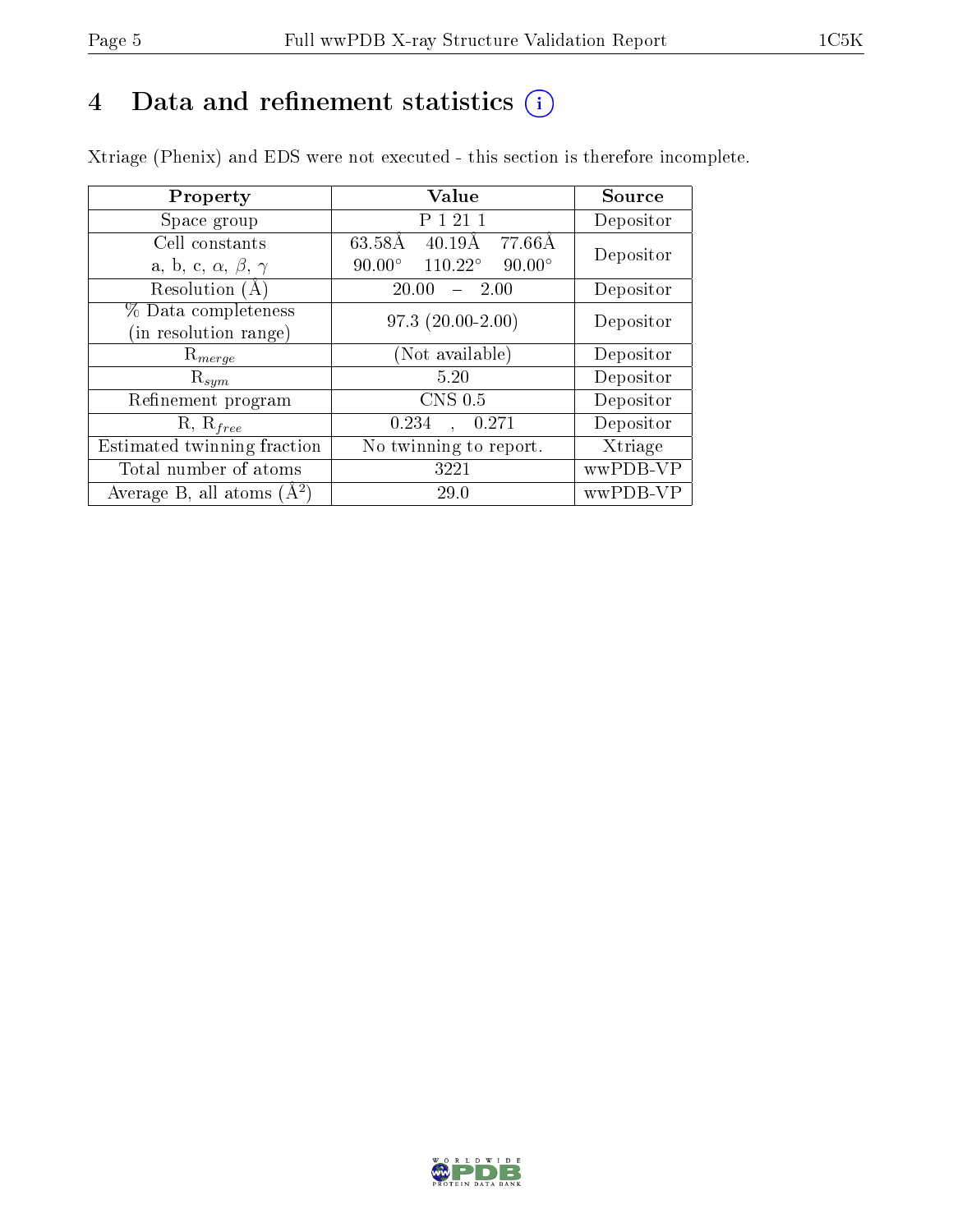# 5 Model quality  $(i)$

## 5.1 Standard geometry  $\overline{()}$

Bond lengths and bond angles in the following residue types are not validated in this section: YB

The Z score for a bond length (or angle) is the number of standard deviations the observed value is removed from the expected value. A bond length (or angle) with  $|Z| > 5$  is considered an outlier worth inspection. RMSZ is the root-mean-square of all Z scores of the bond lengths (or angles).

|  | $Mol$   Chain |      | <b>Bond lengths</b>             | Bond angles |        |  |
|--|---------------|------|---------------------------------|-------------|--------|--|
|  |               |      | RMSZ $ #Z  > 5$ RMSZ $ #Z  > 5$ |             |        |  |
|  |               | 0.58 | 0/3064                          | 0.81        | 0/4177 |  |

There are no bond length outliers.

There are no bond angle outliers.

There are no chirality outliers.

There are no planarity outliers.

### 5.2 Too-close contacts  $(i)$

In the following table, the Non-H and H(model) columns list the number of non-hydrogen atoms and hydrogen atoms in the chain respectively. The H(added) column lists the number of hydrogen atoms added and optimized by MolProbity. The Clashes column lists the number of clashes within the asymmetric unit, whereas Symm-Clashes lists symmetry related clashes.

| Mol |      |      | Chain   Non-H   H(model)   H(added)   Clashes   Symm-Clashes |
|-----|------|------|--------------------------------------------------------------|
|     | 2990 | 2897 |                                                              |
|     |      |      |                                                              |
|     | 230  |      |                                                              |
|     | 3991 | 2897 |                                                              |

The all-atom clashscore is defined as the number of clashes found per 1000 atoms (including hydrogen atoms). The all-atom clashscore for this structure is 21.

All (121) close contacts within the same asymmetric unit are listed below, sorted by their clash magnitude.

| Atom-1                              | Atom-2 | Interatomic<br>distance $(A)$ | Clash<br>overlap $(A)$ |
|-------------------------------------|--------|-------------------------------|------------------------|
| $1:$ A $:347:$ MET $\cdot$ HF $2$ . |        | 1.36                          | .05                    |

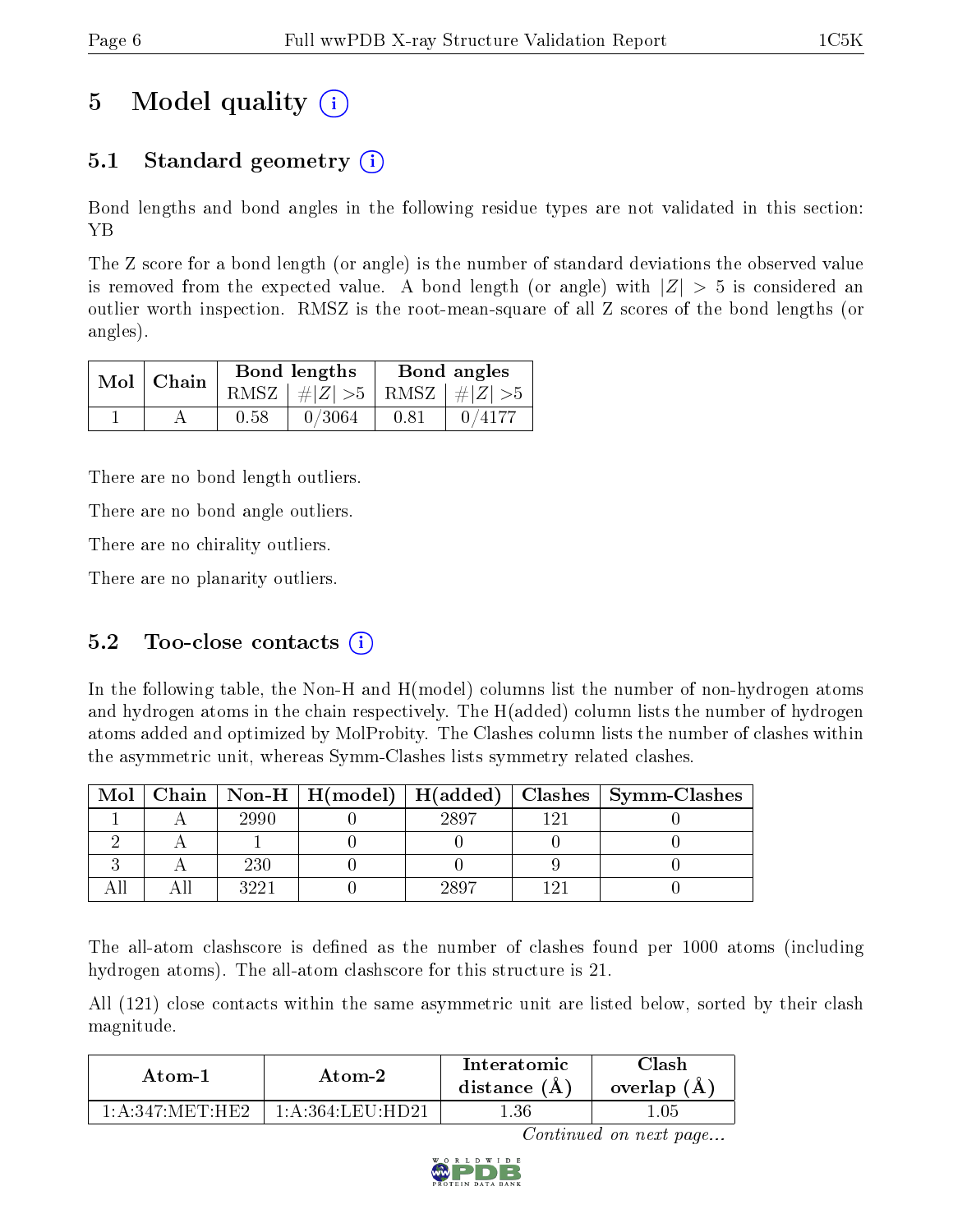| Continuea from previous page                 |                                               | Interatomic       | Clash         |  |
|----------------------------------------------|-----------------------------------------------|-------------------|---------------|--|
| Atom-1                                       | Atom-2                                        | distance $(A)$    | overlap $(A)$ |  |
| 1:A:104:GLN:HE22                             | 1: A:118: GLN: NE2                            | 1.57              | 1.02          |  |
| 1:A:42:PRO:HG3                               | 1:A:74:ARG:HE                                 | $\overline{1.22}$ | $1.01\,$      |  |
| 1: A:93: SER:HB2                             | 1:A:122:THR:HB                                | 1.44              | 0.98          |  |
| 1: A: 104: GLN: NE2                          | 1:A:118:GLN:HE22                              | 1.61              | 0.98          |  |
| 1:A:347:MET:CE                               | 1: A: 364: LEU: HD21                          | 1.93              | 0.98          |  |
| 1: A:319: ASN:ND2                            | 1: A:321: ASN:H                               | 1.82              | 0.78          |  |
| 1: A:72:LEU:HD23                             | 1:A:77:LEU:HDI2                               | 1.66              | 0.77          |  |
| 1:A:156:LYS:HG2                              | 3:A:752:HOH:O                                 | 1.83              | 0.77          |  |
| 1:A:121:ASP:HB2                              | 1:A:130:LEU:HD21                              | 1.70              | 0.73          |  |
| 1:A:319:ASN:HD22                             | 1: A:321: ASN:H                               | 1.37              | 0.72          |  |
| 1:A:132:GLN:N                                | 1:A:132:GLN:HE21                              | 1.87              | 0.72          |  |
| 1:A:42:PRO:HG3                               | 1:A:74:ARG:NE                                 | $\overline{2.02}$ | 0.71          |  |
| 1:A:125:ALA:HB2                              | 3:A:722:HOH:O                                 | 1.90              | 0.71          |  |
| 1: A:93: SER:CB                              | 1:A:122:THR:HB                                | 2.21              | 0.70          |  |
| 1: A:89: PRO:O                               | 1:A:93:SER:N                                  | 2.25              | 0.69          |  |
| 1:A:244:PRO:O                                | 1:A:245:ARG:HB2                               | 1.93              | 0.69          |  |
| 1:A:121:ASP:HB2                              | $1: A: 130: \overline{\text{LEU}: \text{CG}}$ | 2.23              | 0.68          |  |
| 1:A:46:ALA:HB3                               | 1: A:106:THR:HG22                             | 1.76              | 0.68          |  |
| 1:A:121:ASP:HB2                              | $1:$ A:130:LEU: $CD2$                         | 2.27              | 0.64          |  |
| 1: A:87: VAL:HG21                            | 1: A:120: VAL:HGI1                            | 1.80              | 0.63          |  |
| 1:A:421:GLN:NE2                              | 1:A:423:LYS:NZ                                | 2.46              | 0.63          |  |
| 1: A:82: GLY:N                               | 1:A:86:GLU:OE1                                | 2.31              | 0.62          |  |
| 1: A:92:TRP:O                                | $1:A:94:ALA:\overline{A:}\overline{N}$        | 2.33              | 0.61          |  |
| 1:A:244:PRO:O                                | 1: A:245: ARG:CB                              | 2.48              | 0.60          |  |
| 1:A:94:ALA:HB2                               | 3:A:734:HOH:O                                 | 1.99              | 0.60          |  |
| 1:A:104:GLN:HE22                             | 1:A:118:GLN:HE22                              | 0.78              | 0.60          |  |
| 1:A:319:ASN:HD22                             | 1: A:321: ASN:N                               | 1.99              | 0.60          |  |
| 1:A:39:GLY:O                                 | 1:A:100:VAL:HA                                | 2.02              | 0.60          |  |
| 1:A:401:VAL:HA                               | 1:A:422:VAL:CG1                               | 2.33              | 0.59          |  |
| 1:A:49:GLY:O                                 | 1: A:50:ALA:HB3                               | 2.02              | 0.58          |  |
| $1: A:347: \overline{\text{MET}:\text{HE}3}$ | 1: A: 364: LEU: HD21                          | 1.82              | 0.57          |  |
| 1: A: 102: VAL:HG22                          | 1: A: 103: GLY:N                              | 2.19              | 0.57          |  |
| 1: A: 104: GLN: NE2                          | 1: A:118: GLN:NE2                             | 2.32              | 0.57          |  |
| 1:A:240:VAL:HG12                             | 1: A:274:MET:CE                               | 2.35              | 0.57          |  |
| 1: A:234: ASN:HB3                            | 1:A:236:ALA:H                                 | 1.69              | 0.56          |  |
| 1:A:292:THR:HG23                             | 1:A:293:GLU:HG3                               | 1.86              | 0.56          |  |
| 1: A:219:THR:OG1                             | $1:\!A:\!221:\!GLU:\!\overline{\mathrm{HG3}}$ | 2.05              | 0.56          |  |
| 1:A:137:VAL:HB                               | 1: A:141:TRP:HB2                              | 1.87              | 0.56          |  |
| 1: A:140: GLN: HA                            | 1: A:140: GLN:OE1                             | 2.04              | 0.56          |  |
| $1:A:74:ARG:\overline{HA}$                   | 1:A:77:LEU:HD22                               | 1.87              | 0.56          |  |
| 1: A:89: PRO:C                               | 1:A:93:SER:HB3                                | 2.27              | 0.55          |  |

Continued from previous page.

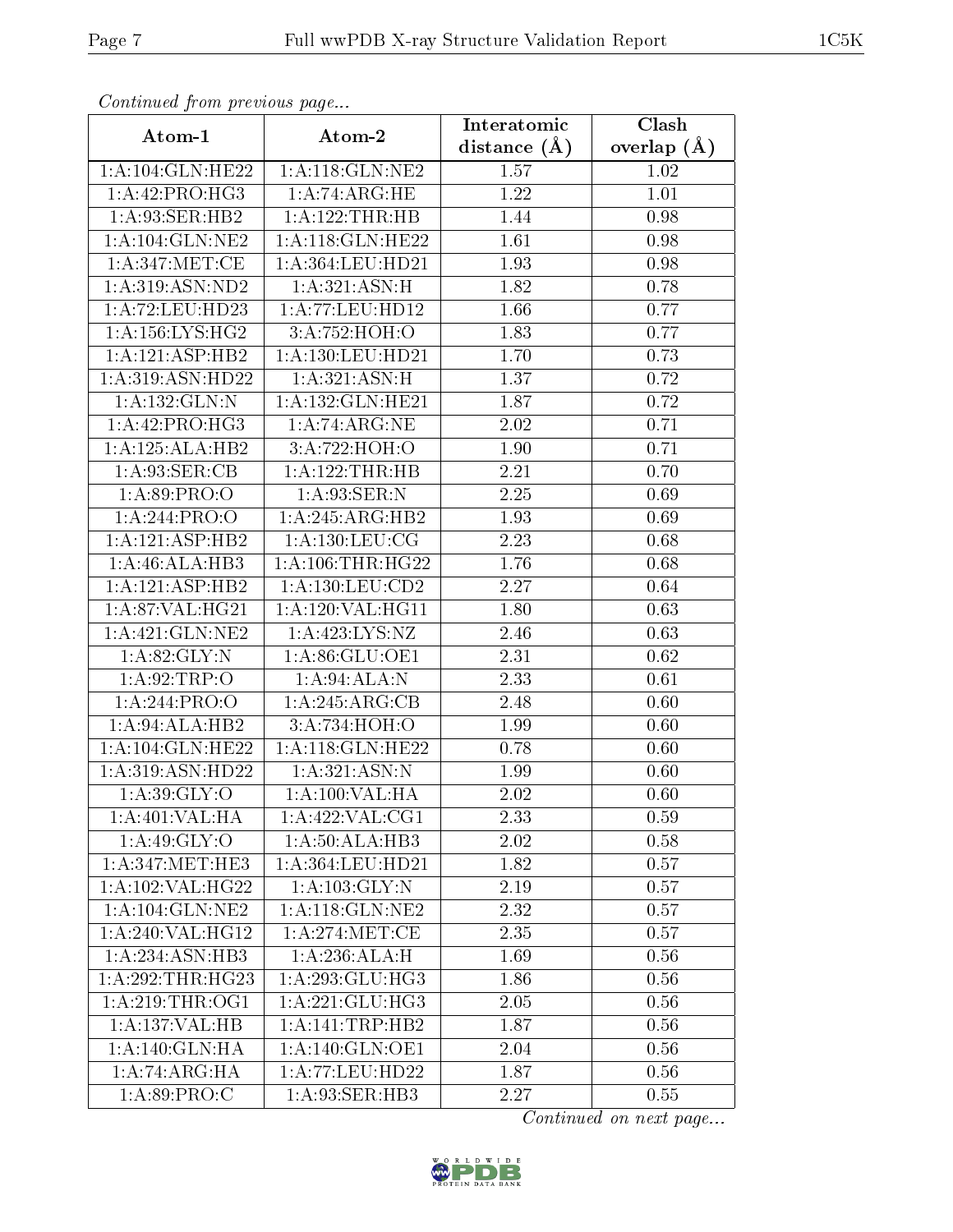| Continuati pont previous page |                      | Interatomic       | Clash           |  |
|-------------------------------|----------------------|-------------------|-----------------|--|
| Atom-1                        | Atom-2               | distance $(A)$    | overlap $(\AA)$ |  |
| 1:A:48:PRO:O                  | 1: A:49: GLY:O       | 2.23              | 0.55            |  |
| 1:A:121:ASP:OD2               | 1:A:130:LEU:HD21     | 2.05              | 0.55            |  |
| 1: A: 103: GLY: C             | 1:A:104:GLN:HG3      | 2.27              | 0.55            |  |
| 1:A:139:LYS:HA                | 1: A:142:LEU:HG      | 1.89              | 0.55            |  |
| 1: A:347: MET:HE2             | 1: A: 364: LEU: CD2  | 2.25              | $0.54\,$        |  |
| 1: A:390: VAL:HG12            | 1: A:407:THR:HG22    | 1.88              | 0.54            |  |
| 1:A:290:ASN:O                 | 1: A:307: SER: HA    | 2.08              | 0.54            |  |
| 1:A:218:VAL:H G22             | 1: A: 227: LEU: CD2  | 2.37              | 0.54            |  |
| 1:A:48:PRO:O                  | 1: A:49: GLY:C       | 2.47              | 0.54            |  |
| 1:A:245:ARG:HG2               | 1:A:264:SER:O        | 2.08              | 0.53            |  |
| 1:A:224:ARG:NH2               | 1: A:242: SER: O     | 2.42              | 0.53            |  |
| 1:A:121:ASP:HB2               | 1: A: 130: LEU: HG   | 1.90              | 0.53            |  |
| 1: A:256: GLY:HA2             | 3:A:661:HOH:O        | 2.08              | 0.52            |  |
| 1: A:110: ASP:HB2             | 3:A:807:HOH:O        | 2.09              | 0.52            |  |
| $1:$ A:119:LEU:HD21           | 1:A:157:LEU:HD21     | 1.91              | 0.51            |  |
| 1: A:83: SER: N               | 1: A: 102: VAL: HG21 | 2.25              | 0.51            |  |
| 1:A:121:ASP:CB                | 1:A:130:LEU:HD21     | 2.38              | 0.51            |  |
| 1:A:199:SER:OG                | 1:A:221:GLU:HG2      | 2.11              | 0.51            |  |
| 1:A:92:TRP:O                  | 1:A:95:LEU:N         | 2.44              | 0.51            |  |
| 1: A: 182: GLU: HG2           | 1: A:198: ARG: HG2   | 1.93              | 0.51            |  |
| 1: A:92:TRP:C                 | 1: A:94:ALA:N        | 2.64              | 0.51            |  |
| 1:A:247:ASN:HD22              | 1: A:247: ASN:N      | 2.09              | 0.50            |  |
| 1:A:303:LEU:O                 | 1:A:317:LYS:HA       | 2.12              | 0.49            |  |
| 1: A:94: ALA:O                | 1: A:96: GLY:N       | 2.42              | 0.49            |  |
| 1:A:377:LEU:HD22              | 3:A:740:HOH:O        | 2.12              | 0.49            |  |
| 1:A:227:LEU:HD21              | 1:A:247:ASN:C        | $\overline{2}.33$ | 0.49            |  |
| 1:A:319:ASN:HD21              | 1:A:321:ASN:HB2      | 1.78              | 0.48            |  |
| 1:A:229:ILE:HG13              | 1: A:240: VAL:HG21   | 1.93              | 0.48            |  |
| 1:A:100:VAL:HB                | 1: A:120: VAL: CG2   | 2.43              | 0.48            |  |
| 1: A:398:MET:O                | 1: A:398:MET:HG3     | 2.13              | 0.48            |  |
| 1: A:89: PRO:O                | 1:A:92:TRP:N         | 2.45              | 0.48            |  |
| 1: A:118: GLN: HG3            | 1:A:132:GLN:HB2      | 1.96              | 0.48            |  |
| 1:A:386:ASN:HD22              | 1: A: 386: ASN: C    | 2.17              | 0.47            |  |
| 1: A:57: GLY:CA               | 1:A:74:ARG:HH22      | 2.28              | 0.47            |  |
| 1: A: 132: GLN: NE2           | 1:A:132:GLN:N        | 2.61              | 0.46            |  |
| 1: A:90:ALA:O                 | 1:A:94:ALA:HB3       | 2.15              | 0.46            |  |
| 1: A: 102: VAL: CG2           | 1: A: 103: GLY: N    | 2.78              | 0.46            |  |
| 1: A:92:TRP:C                 | 1:A:94:ALA:H         | 2.18              | 0.46            |  |
| 1:A:301:GLN:OE1               | 1: A:319: ASN:OD1    | 2.32              | 0.46            |  |
| 1: A:263:LEU:HB2              | 1: A:272:TYR:CE1     | 2.51              | 0.45            |  |
| 1:A:84:ALA:HB1                | 1:A:129:VAL:CG2      | 2.47              | 0.45            |  |

Continued from previous page.

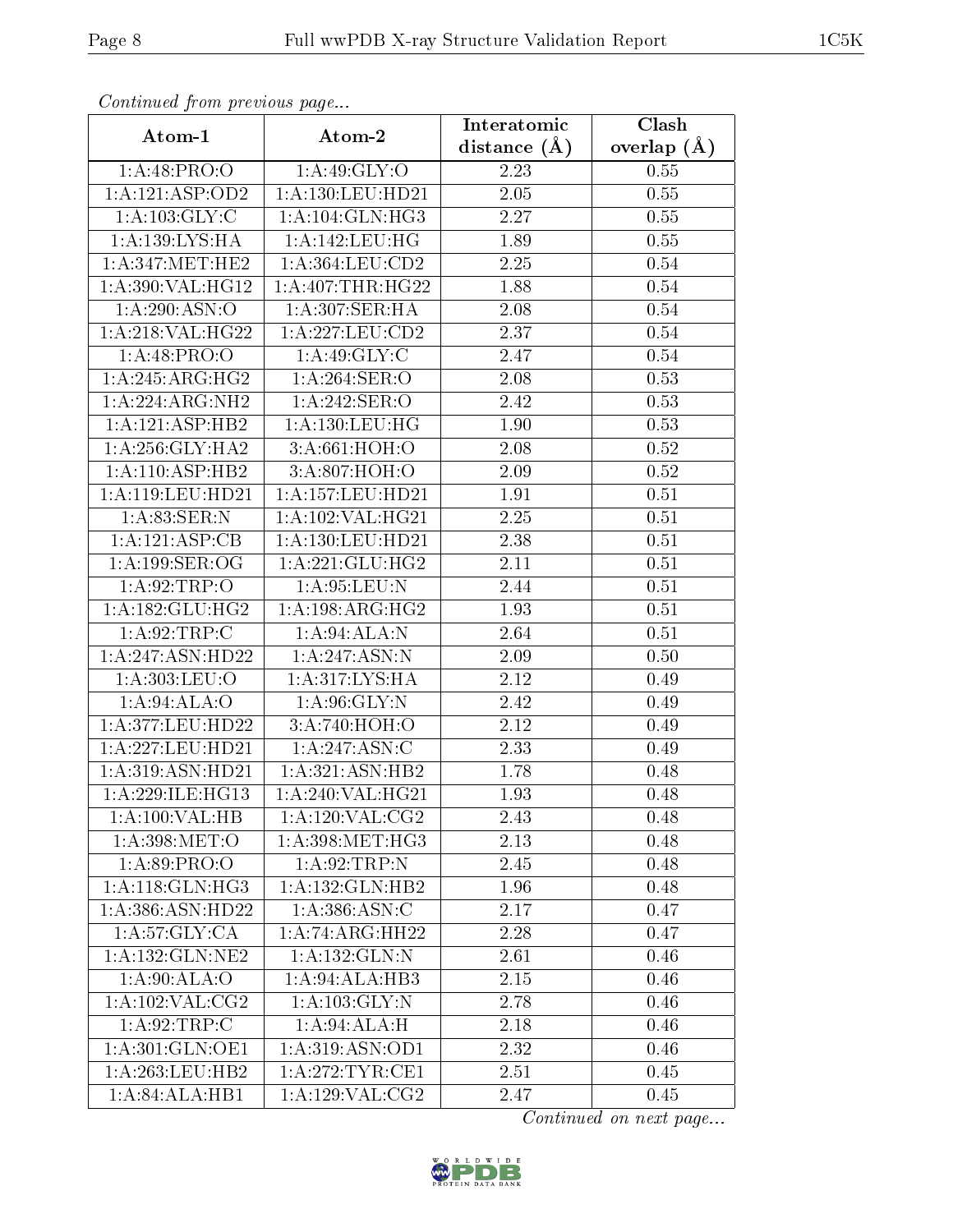| Communica from precious page                 |                              | Interatomic    | Clash         |
|----------------------------------------------|------------------------------|----------------|---------------|
| Atom-1                                       | Atom-2                       | distance $(A)$ | overlap $(A)$ |
| 1:A:411:PHE:CE2                              | 1:A:413:ALA:HB2              | 2.52           | 0.44          |
| 1:A:247:ASN:N                                | 1: A:247: ASN:ND2            | 2.65           | 0.44          |
| 1: A:113: TYR: HE1                           | 1: A: 139: LYS: HB3          | 1.81           | 0.44          |
| 1: A:227:LEU:HG                              | 1:A:247:ASN:HB3              | 1.99           | 0.44          |
| $1: A:181: \overline{\text{TYR}: \text{CZ}}$ | $1:A:202:PRO:\overline{HG3}$ | 2.52           | 0.44          |
| 1:A:121:ASP:HB2                              | 1:A:130:LEU:HD11             | 2.00           | 0.44          |
| 1: A:87: VAL:O                               | 1: A:89: PRO:HD3             | 2.18           | 0.44          |
| 1: A:106:THR:HA                              | 1: A:107: PRO:HD3            | 1.89           | 0.43          |
| 1:A:142:LEU:HA                               | 1:A:142:LEU:HD23             | 1.85           | 0.43          |
| 1: A:178: GLN:NE2                            | 3:A:763:HOH:O                | 2.52           | 0.43          |
| 1: A:82: GLY: C                              | 1:A:102:VAL:HG21             | 2.39           | 0.43          |
| 1: A:93: SER:CA                              | 1:A:122:THR:HB               | 2.48           | 0.43          |
| 1: A:49: GLY:O                               | 1:A:50:ALA:CB                | 2.65           | 0.43          |
| 1:A:132:GLN:NE2                              | 1: A: 132: GLN:O             | 2.52           | 0.43          |
| 1:A:74:ARG:HA                                | 1:A:77:LEU:CD2               | 2.49           | 0.43          |
| 1:A:421:GLN:HE21                             | 1: A: 423: LYS: NZ           | 2.14           | 0.43          |
| 1:A:47:GLY:O                                 | 1:A:49:GLY:N                 | 2.52           | 0.42          |
| 1:A:225:SER:OG                               | 1:A:247:ASN:ND2              | 2.48           | 0.42          |
| 1:A:224:ARG:HG2                              | 1:A:225:SER:N                | 2.34           | 0.42          |
| 1:A:240:VAL:HG12                             | 1: A:274:MET:HE1             | 2.02           | 0.42          |
| 1: A:319: ASN: ND2                           | 1:A:321:ASN:HB2              | 2.34           | 0.42          |
| 1:A:122:THR:O                                | 1:A:123:GLY:C                | 2.57           | 0.42          |
| 1: A:390: VAL:HG12                           | 1: A:407:THR:CG2             | 2.49           | 0.42          |
| 1:A:50:ALA:HA                                | 3:A:778:HOH:O                | 2.19           | 0.42          |
| 1:A:76:ARG:HG2                               | 3:A:771:HOH:O                | 2.20           | 0.42          |
| 1:A:304:ALA:HA                               | 1: A:316: TYR:O              | 2.19           | 0.41          |
| 1: A:52: PRO:HG2                             | 1: A:113: TYR: CZ            | 2.54           | 0.41          |
| 1:A:196:VAL:HG12                             | 1: A:230: GLN:OE1            | 2.20           | 0.41          |
| 1: A:401:VAL:HA                              | 1:A:422:VAL:HG12             | 2.01           | 0.41          |
| 1:A:359:ILE:HD12                             | 1:A:381:PRO:HB3              | 2.03           | 0.41          |
| 1:A:123:GLY:O                                | 1: A:126: PRO:HD3            | 2.21           | 0.41          |
| 1:A:227:LEU:HD21                             | 1: A:248: GLY:HA2            | 2.02           | 0.41          |
| 1:A:319:ASN:ND2                              | 1: A:321: ASN:N              | 2.59           | 0.41          |
| 1:A:139:LYS:HE3                              | 1:A:139:LYS:HB2              | 1.68           | 0.41          |
| 1: A:117: TYR: C                             | 1:A:117:TYR:CD1              | 2.94           | 0.41          |
| 1:A:43:PHE:CD2                               | 1:A:103:GLY:HA3              | 2.55           | 0.41          |
| 1:A:122:THR:HA                               | 1:A:126:PRO:HA               | 2.03           | 0.40          |
| 1:A:51:ALA:HA                                | 1:A:52:PRO:HD3               | 1.93           | 0.40          |

Continued from previous page.

There are no symmetry-related clashes.

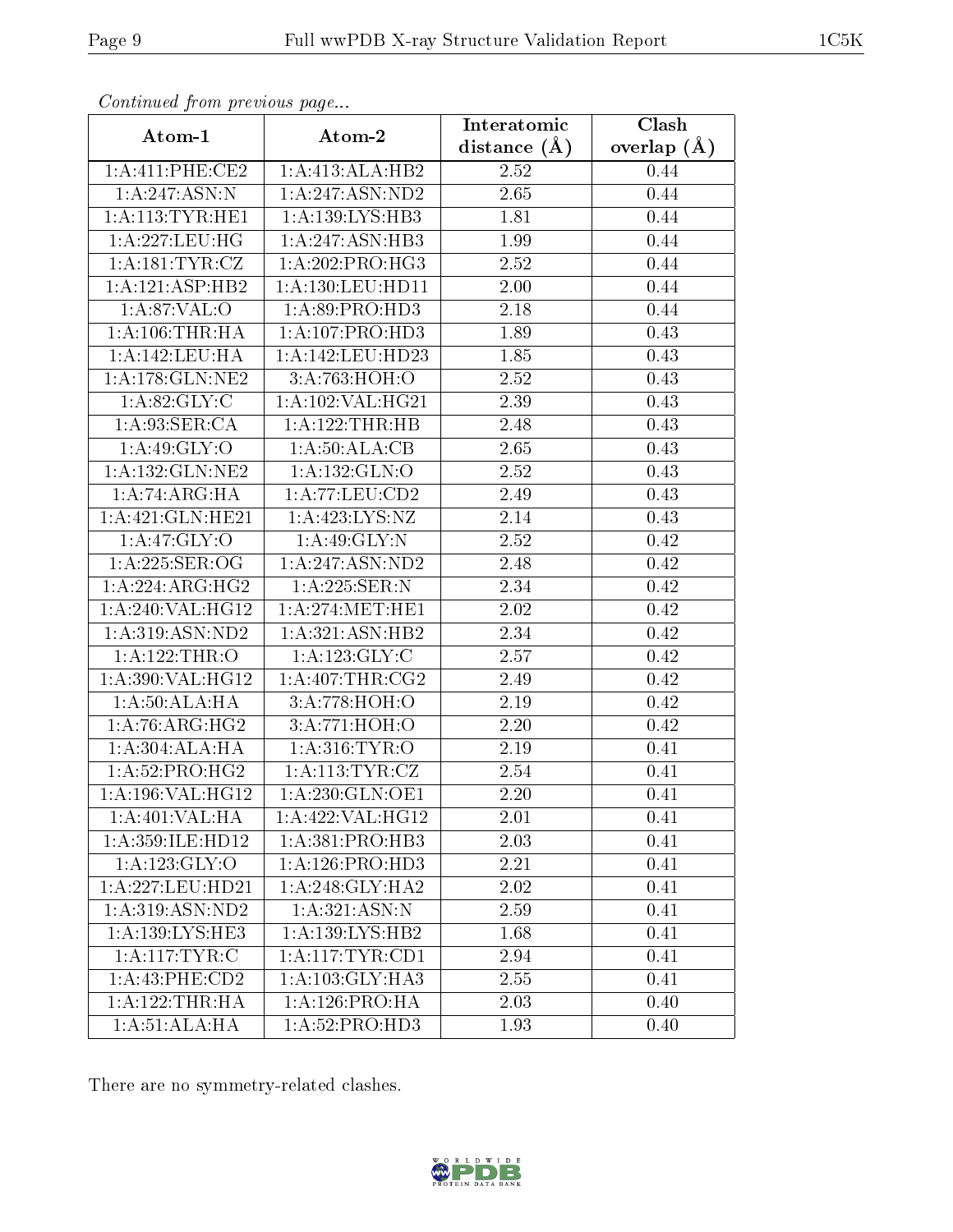### 5.3 Torsion angles (i)

#### 5.3.1 Protein backbone  $(i)$

In the following table, the Percentiles column shows the percent Ramachandran outliers of the chain as a percentile score with respect to all X-ray entries followed by that with respect to entries of similar resolution.

The Analysed column shows the number of residues for which the backbone conformation was analysed, and the total number of residues.

| Mol   Chain | Analysed                                           |  | $\mid$ Favoured $\mid$ Allowed $\mid$ Outliers $\mid$ Percentiles |
|-------------|----------------------------------------------------|--|-------------------------------------------------------------------|
|             | $395/439$ (90\%)   366 (93\%)   20 (5\%)   9 (2\%) |  | $\boxed{6}$ $\boxed{2}$                                           |

All (9) Ramachandran outliers are listed below:

| Mol | Chain | Res | Type       |
|-----|-------|-----|------------|
| 1   | А     | 93  | <b>SER</b> |
| 1   | А     | 95  | LEU        |
| 1   | А     | 122 | THR        |
| 1   | А     | 49  | <b>GLY</b> |
| 1   | A     | 123 | <b>GLY</b> |
| 1   | А     | 245 | $\rm{ARG}$ |
| 1   | А     | 50  | ALA        |
| 1   | А     | 124 | <b>GLY</b> |
|     |       | 48  | PRO        |

#### 5.3.2 Protein sidechains  $(i)$

In the following table, the Percentiles column shows the percent sidechain outliers of the chain as a percentile score with respect to all X-ray entries followed by that with respect to entries of similar resolution.

The Analysed column shows the number of residues for which the sidechain conformation was analysed, and the total number of residues.

| Mol   Chain | Analysed                                                     |  | Rotameric   Outliers   Percentiles    |
|-------------|--------------------------------------------------------------|--|---------------------------------------|
|             | $\mid 316/352 \; (90\%) \mid 294 \; (93\%) \mid 22 \; (7\%)$ |  | $\vert 15 \vert \vert 10 \vert \vert$ |

All (22) residues with a non-rotameric sidechain are listed below:

| Mol | Chain | $\operatorname{Res}$ | Type |
|-----|-------|----------------------|------|
|     |       |                      |      |
|     |       |                      |      |

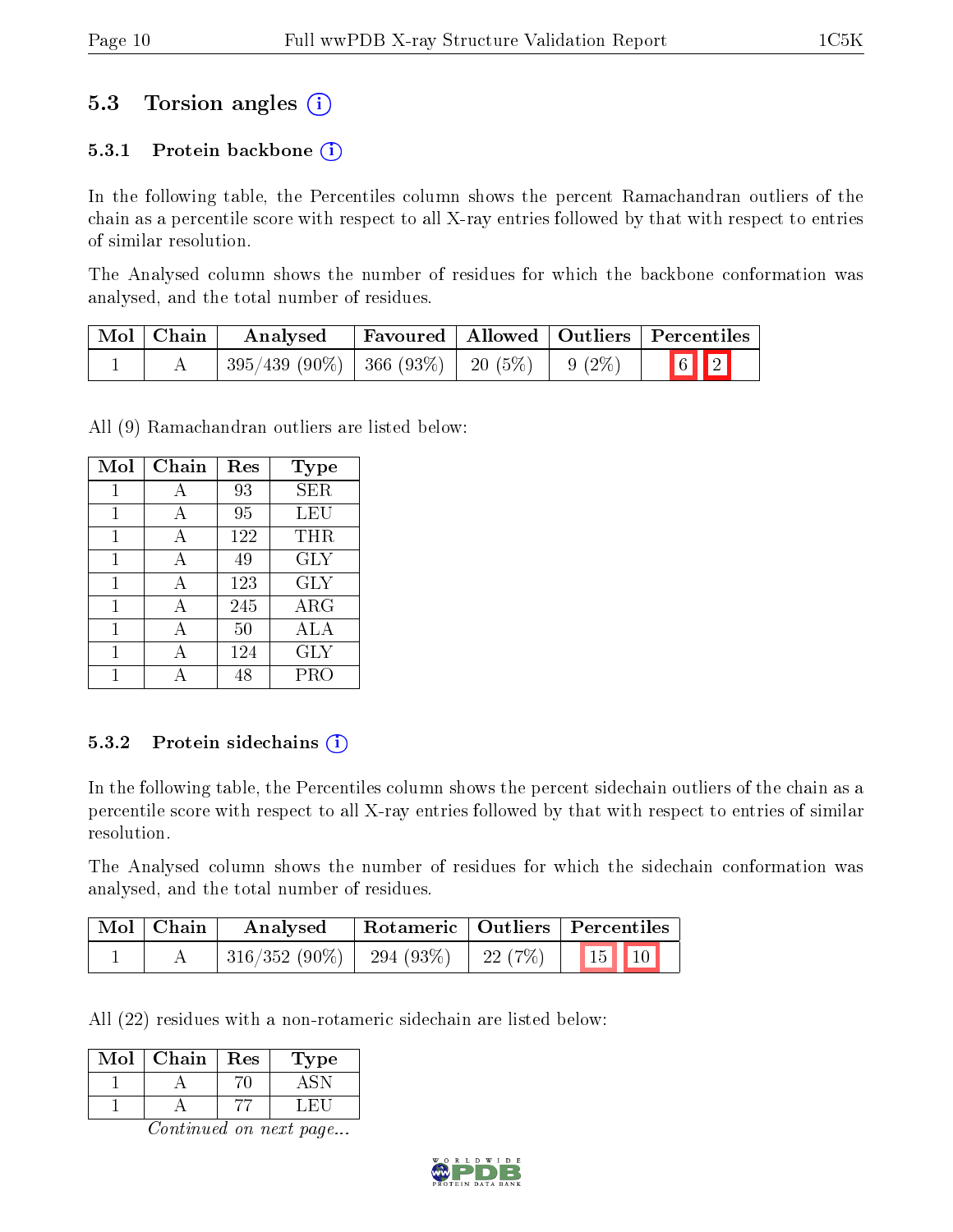| Mol            | Chain              | Res              | Type                      |
|----------------|--------------------|------------------|---------------------------|
| $\mathbf{1}$   | $\overline{A}$     | 79               | GLN                       |
| $\mathbf{1}$   | $\overline{A}$     | 95               | <b>LEU</b>                |
| $\mathbf{1}$   | $\overline{A}$     | 104              | $\overline{\text{GLN}}$   |
| $\mathbf{1}$   | $\overline{A}$     | 114              | <b>ASN</b>                |
| $\overline{1}$ | $\overline{A}$     | $\overline{1}32$ | $\overline{\text{GLN}}$   |
| $\overline{1}$ | $\overline{A}$     | 156              | <b>LYS</b>                |
| $\mathbf{1}$   | $\overline{A}$     | 183              | <b>LEU</b>                |
| $\mathbf{1}$   | $\overline{A}$     | 204              | MET                       |
| $\overline{1}$ | $\overline{\rm A}$ | 211              | <b>ASP</b>                |
| $\overline{1}$ | $\overline{A}$     | 234              | $\overline{ASN}$          |
| $\overline{1}$ | $\overline{A}$     | 245              | $\rm{ARG}$                |
| $\overline{1}$ | $\overline{A}$     | 247              | <b>ASN</b>                |
| $\mathbf{1}$   | $\overline{A}$     | 282              | $\overline{\text{ARG}}$   |
| $\overline{1}$ | $\overline{A}$     | 317              | <b>LYS</b>                |
| $\mathbf{1}$   | $\overline{A}$     | 319              | $\overline{\mathrm{ASN}}$ |
| $\mathbf{1}$   | $\overline{A}$     | 326              | <b>GLN</b>                |
| $\mathbf{1}$   | $\overline{\rm A}$ | 357              | <b>GLN</b>                |
| $\overline{1}$ | $\overline{\rm A}$ | 386              | ASN                       |
| $\mathbf{1}$   | $\overline{A}$     | 390              | <b>VAL</b>                |
| $\overline{1}$ | $\overline{\rm A}$ | 414              | $\overline{\rm{ARG}}$     |

Continued from previous page...

Some sidechains can be flipped to improve hydrogen bonding and reduce clashes. All (18) such sidechains are listed below:

| Mol            | Chain              | Res | Type       |
|----------------|--------------------|-----|------------|
| $\mathbf 1$    | $\boldsymbol{A}$   | 44  | <b>GLN</b> |
| $\overline{1}$ | $\overline{A}$     | 70  | <b>ASN</b> |
| $\overline{1}$ | $\overline{\rm A}$ | 104 | <b>GLN</b> |
| $\overline{1}$ | $\overline{\rm A}$ | 108 | <b>ASN</b> |
| $\mathbf{1}$   | $\overline{\rm A}$ | 132 | <b>GLN</b> |
| $\mathbf 1$    | $\overline{\rm A}$ | 173 | <b>GLN</b> |
| $\mathbf{1}$   | $\overline{\rm A}$ | 178 | <b>GLN</b> |
| $\overline{1}$ | $\overline{\rm A}$ | 201 | <b>GLN</b> |
| $\mathbf{1}$   | $\overline{\rm A}$ | 234 | <b>ASN</b> |
| $\overline{1}$ | $\overline{\rm A}$ | 246 | <b>HIS</b> |
| $\mathbf{1}$   | $\overline{\rm A}$ | 309 | <b>GLN</b> |
| $\mathbf{1}$   | $\overline{\rm A}$ | 319 | ASN        |
| $\mathbf{1}$   | $\overline{\rm A}$ | 326 | <b>GLN</b> |
| $\mathbf{1}$   | $\overline{A}$     | 334 | GLN        |
| $\mathbf 1$    | $\overline{\rm A}$ | 357 | <b>GLN</b> |
| $\mathbf{1}$   | $\overline{\rm A}$ | 358 | HIS        |
| $\mathbf 1$    | $\overline{\rm A}$ | 386 | <b>ASN</b> |
| $\overline{1}$ | A                  | 421 | GLN        |

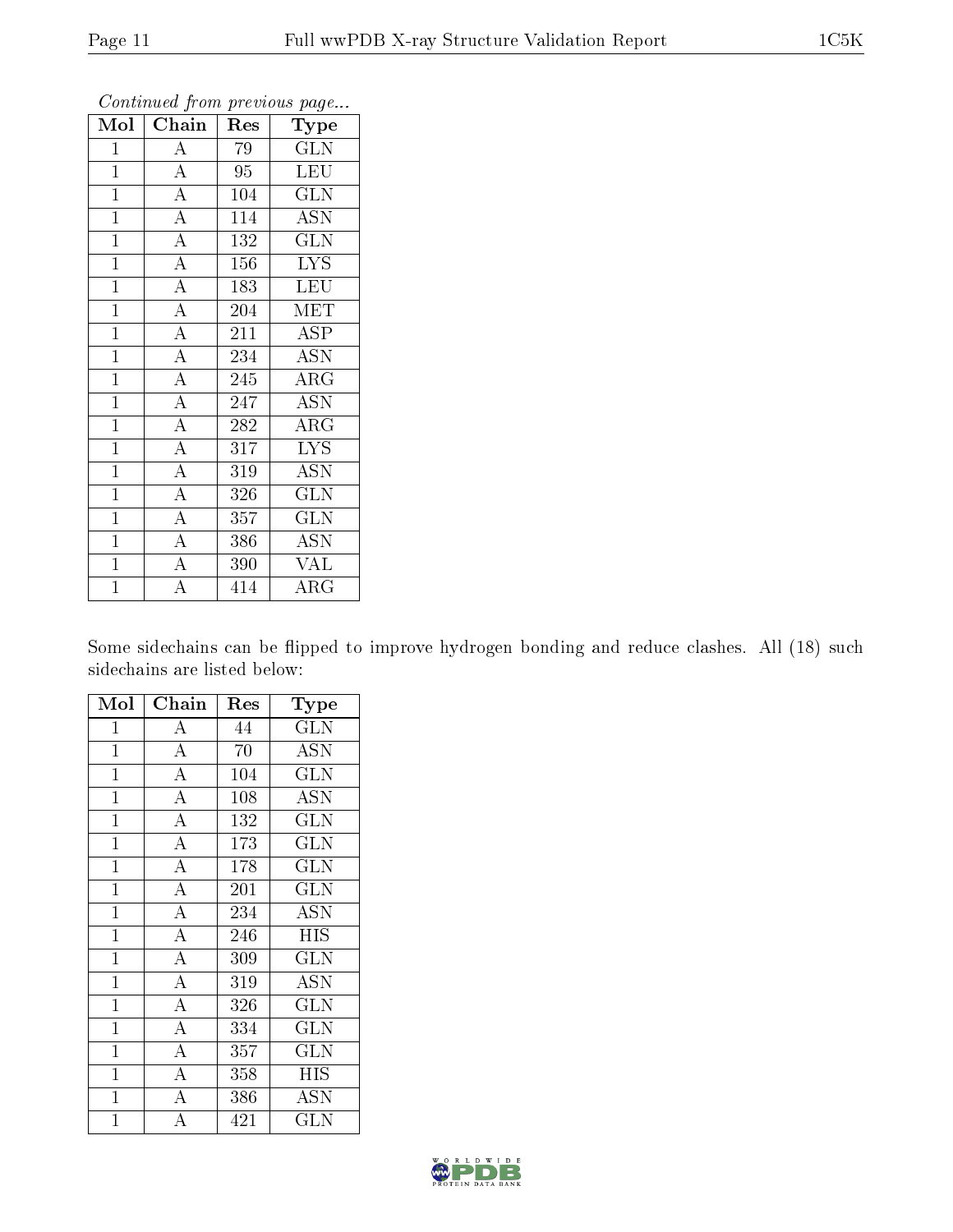#### 5.3.3 RNA (i)

There are no RNA molecules in this entry.

#### 5.4 Non-standard residues in protein, DNA, RNA chains  $(i)$

There are no non-standard protein/DNA/RNA residues in this entry.

#### 5.5 Carbohydrates  $(i)$

There are no monosaccharides in this entry.

#### 5.6 Ligand geometry (i)

Of 1 ligands modelled in this entry, 1 is monoatomic - leaving 0 for Mogul analysis.

There are no bond length outliers.

There are no bond angle outliers.

There are no chirality outliers.

There are no torsion outliers.

There are no ring outliers.

No monomer is involved in short contacts.

#### 5.7 [O](https://www.wwpdb.org/validation/2017/XrayValidationReportHelp#nonstandard_residues_and_ligands)ther polymers  $(i)$

There are no such residues in this entry.

### 5.8 Polymer linkage issues  $(i)$

There are no chain breaks in this entry.